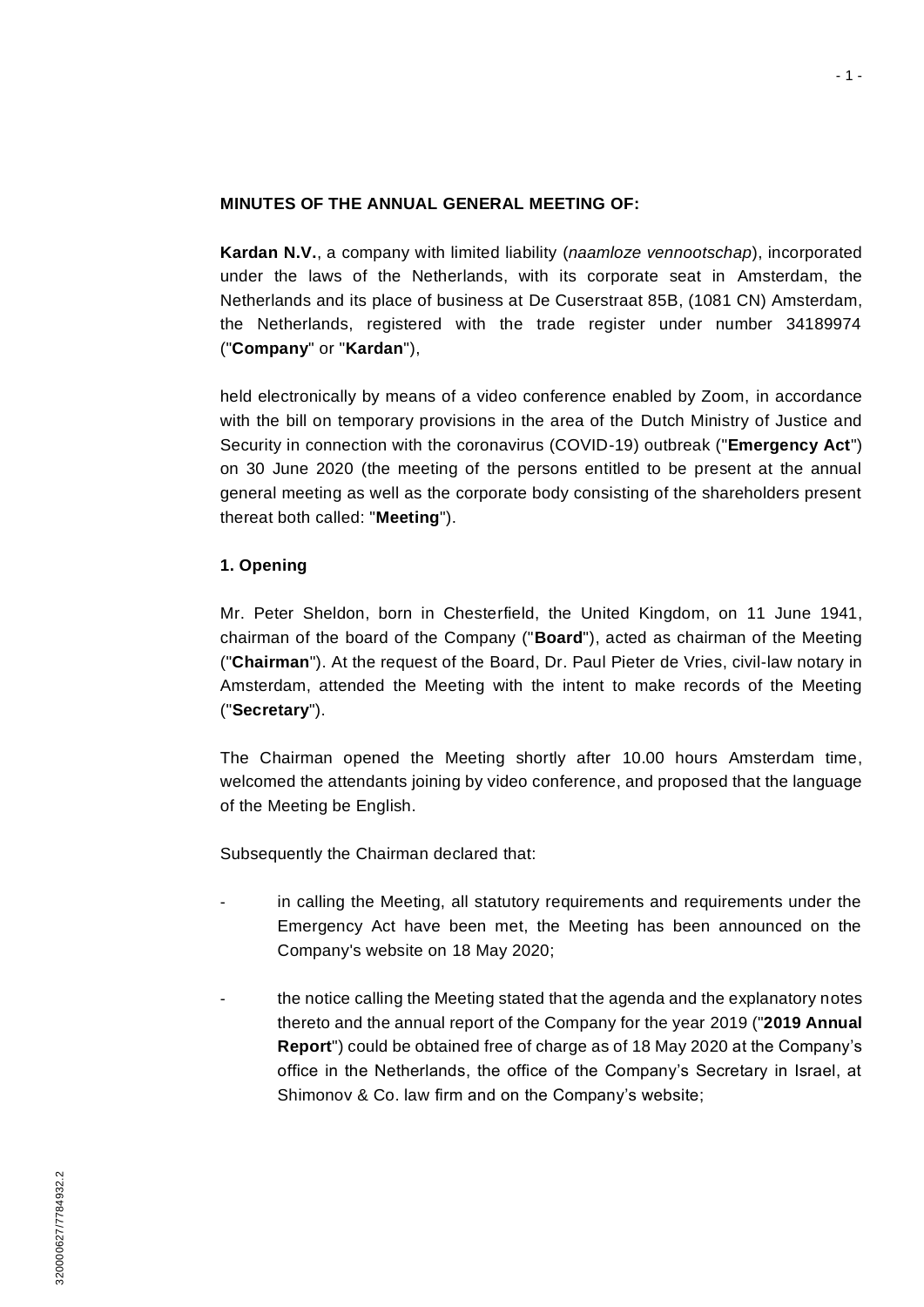- the notice calling the Meeting has granted the shareholders the opportunity to ask written or electronic questions about the items on the agenda no later than 72 hours in advance of the Meeting, but the Company has not received any such questions;
- the minutes of last year's annual general meeting, held on 29 May 2019, have been made available on the Company's website within the statutory period of publication;
- at the date of this Meeting, 123,022,256 shares, with a nominal value of  $\epsilon$  0.20 each, are outstanding in the share capital of the Company;
- according to the signed registration list 20,030,876 shares, having a nominal value of  $\epsilon$  0.20 each, in turn representing the same number of votes, were represented at the Meeting, representing approximately 16.3% of the issued and outstanding share capital of the Company;
- the Company's external auditor, PricewaterhouseCoopers Accountants N.V. represented by Mr. Corver was present at the Meeting.

After making some further practical announcements, the Chairman continued with the following item on the agenda.

# **2. Presentation by the CEO on the Company's group activities for the financial year 2019 and discussion of the report of the Board on the financial year 2019**

With respect to the Company's group activities for the financial year 2019 the Chairman gave the floor to the Company's chief executive officer, Mr. Ariel Hasson.

Mr. Hasson presented the current status on the discussions with the debenture holders, the financial highlights of the Kardan group of companies in 2019, highlights of the operations of Kardan Land China and Tahal Group International in 2019, the Company's equity position, the key developments of the first quarter of 2020, and finished his presentation informing the Meeting that the Company requested delisting of its shares from Euronext Amsterdam, effective on 30 July 2020, while the shares of the Company remain listed on the Israeli Stock Exchange.

No questions were raised after the presentation on the Company's group activities and the report of the Board on the financial year 2019.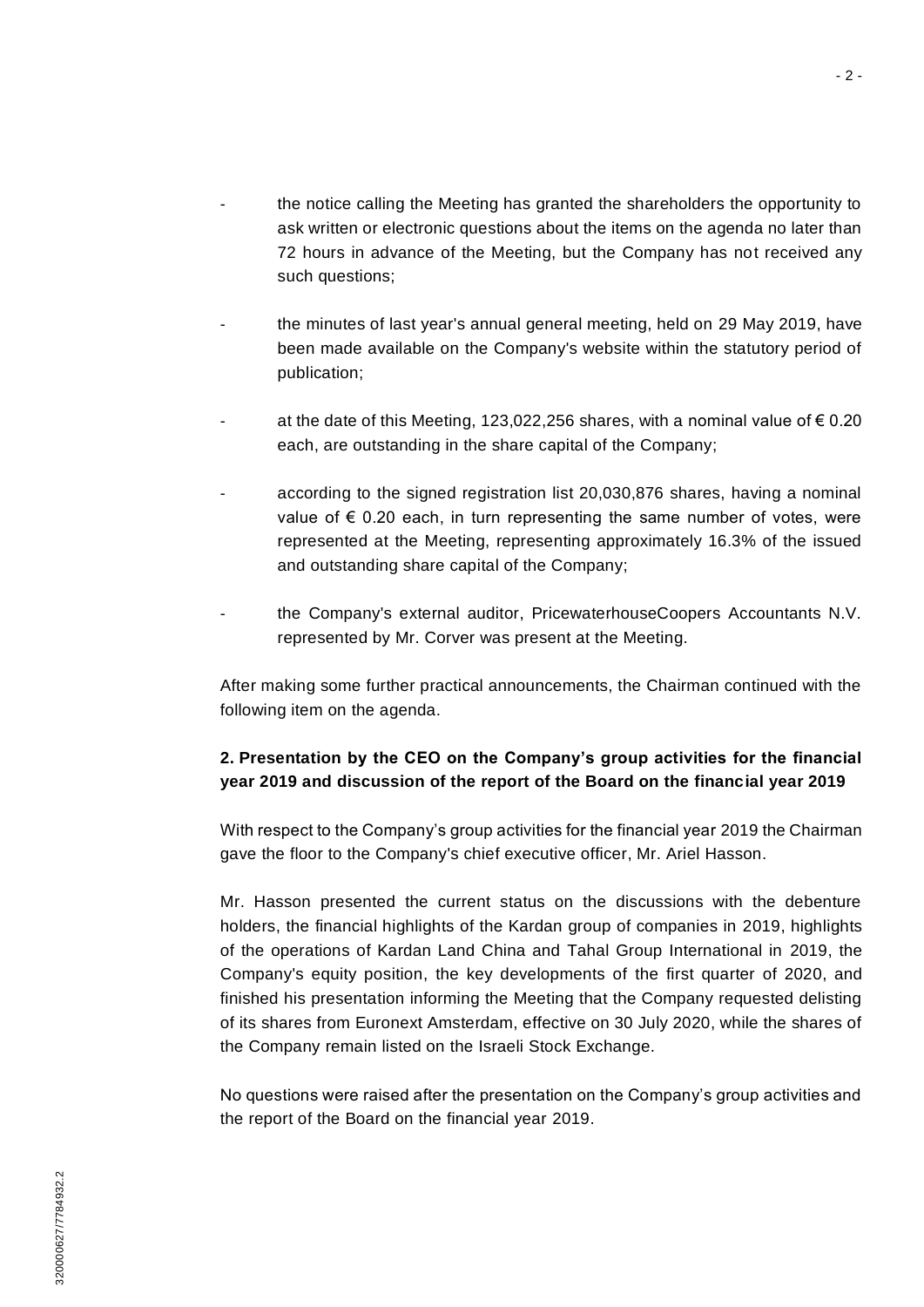### **3. Remuneration Report**

No questions were raised on the remuneration report, and the proposal to support the remuneration report was adopted by the Meeting.

# **4. Adoption of the annual accounts for the financial year 2019 (the "2019 Annual Accounts")**

No questions were raised and the proposal to adopt the 2019 Annual Accounts was adopted by the Meeting.

## **5. Dividend policy**

The Chairman informed the Meeting that, given (i) that the Company reported a loss over the past financial year and (ii) that according to the current deeds of trust of the debentures (series A and B) of the Company, the Company cannot distribute dividends until certain relief conditions have been met and 75% of the par value of the debentures (Series A and B) have been repaid, the Board has decided not to propose to distribute dividends to the shareholders of the Company.

No questions were raised.

## **6. Corporate Governance**

The Chairman invited the attendees to discuss the Company's approach towards the implementation of the Dutch Corporate Governance Code as specified in the Corporate Governance Statement for 2019, which is placed on the Company's website and deemed an integral part of the 2019 Annual Report. The Chairman informed the Meeting that in 2019 no material changes were made to the Company's governance framework.

No questions were raised.

## **7. Appointment of the external auditor for the financial year 2020**

The Chairman informed the Meeting that the Board proposed to reappoint PricewaterhouseCoopers Accountants N.V., Amsterdam, the Netherlands and PricewaterhouseCoopers, Tel-Aviv, Israel (jointly "**PWC**"), as the Company's external auditors responsible for auditing the financial statements for the financial year 2020.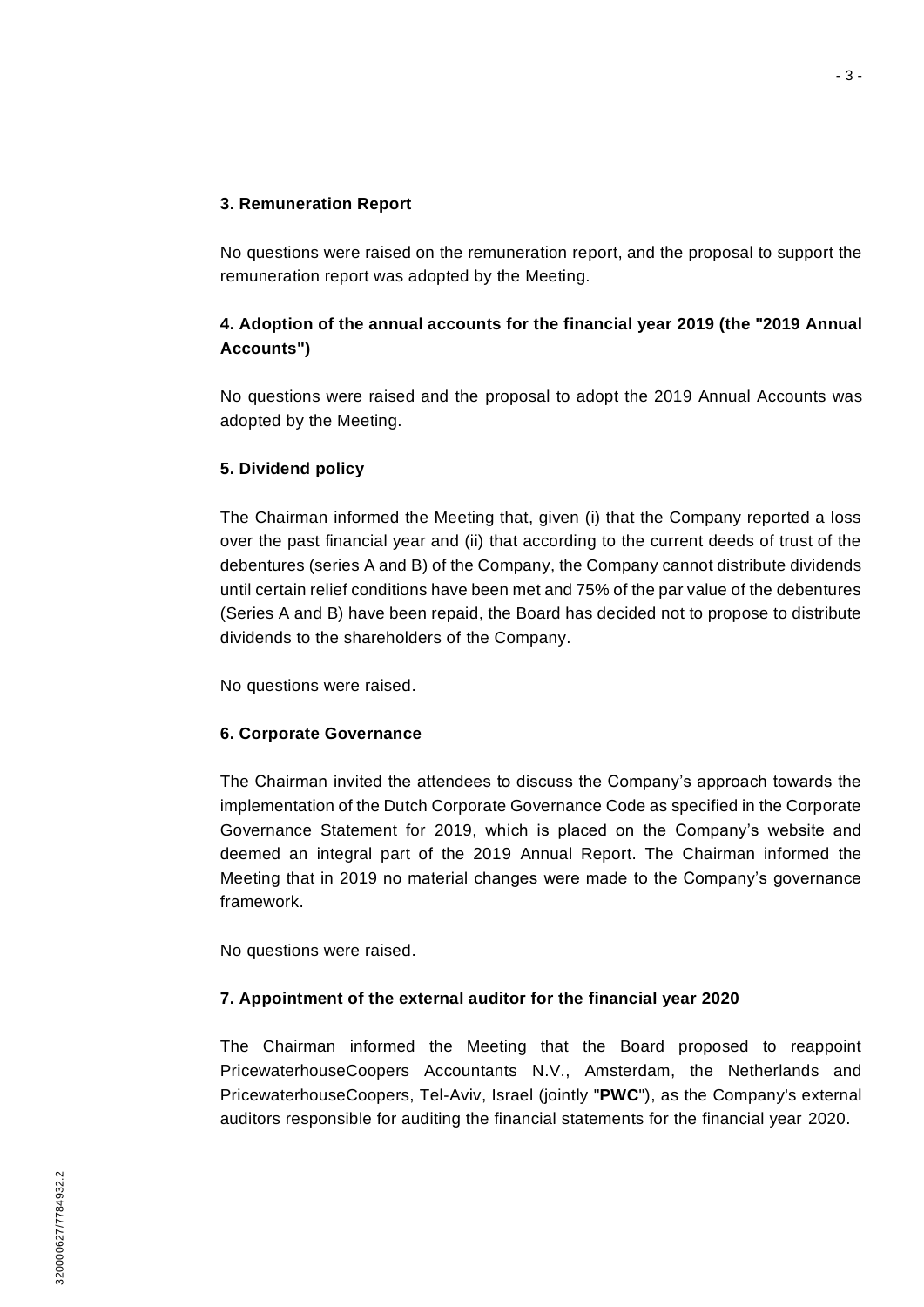No questions were raised and the proposal to appoint PWC as the external auditors for the financial year 2020 was adopted by the Meeting.

## **8. Discharge from liability of the members of the Board in respect of their duties during the financial year 2019**

The Chairman referred to the notes to the agenda for an explanation of the Dutch concept of discharge.

There being no questions or remarks, the proposal to grant discharge to the members of the Board in respect of their duties during the financial year 2019 was adopted by the Meeting.

### **9. Adoption of the remuneration policy**

The Chairman explained that pursuant to new legislation based on the revised Shareholders Rights Directive, effective in the Netherlands since June 2019, the Meeting has to adopt the remuneration policy of the Company at least every four years. On the basis of an evaluation of the RAS-committee, the Board has decided to continue the current remuneration policy, and only make small adjustments to comply with the Shareholder Rights Directive. The proposed revised remuneration policy was included in the Meeting documents.

There being no questions or remarks, the proposal to adopt the remuneration policy for the financial year 2020 up to and including the financial year 2024 was adopted by the Meeting.

### **10. CEO Variable remuneration 2020**

The Chairman explained that although the RAS-Committee has recommended that it would be appropriate for the CEO to be granted a conditional variable bonus for 2020, the CEO has informed the Board that due to the precarious financial position of the Company and the impact of the CoVid-19 virus on the business of the Company he waives an entitlement to a variable bonus for the financial year 2020. As a result, no such remuneration is proposed to the Meeting.

#### **11. Reappointment of Mr. Peter Sheldon as chairman of the Board**

The Chairman requested Mr. Cor van den Bos vice chairman of the Board to chair the Meeting for this proposal. The vice chairman referred to the notes to the agenda setting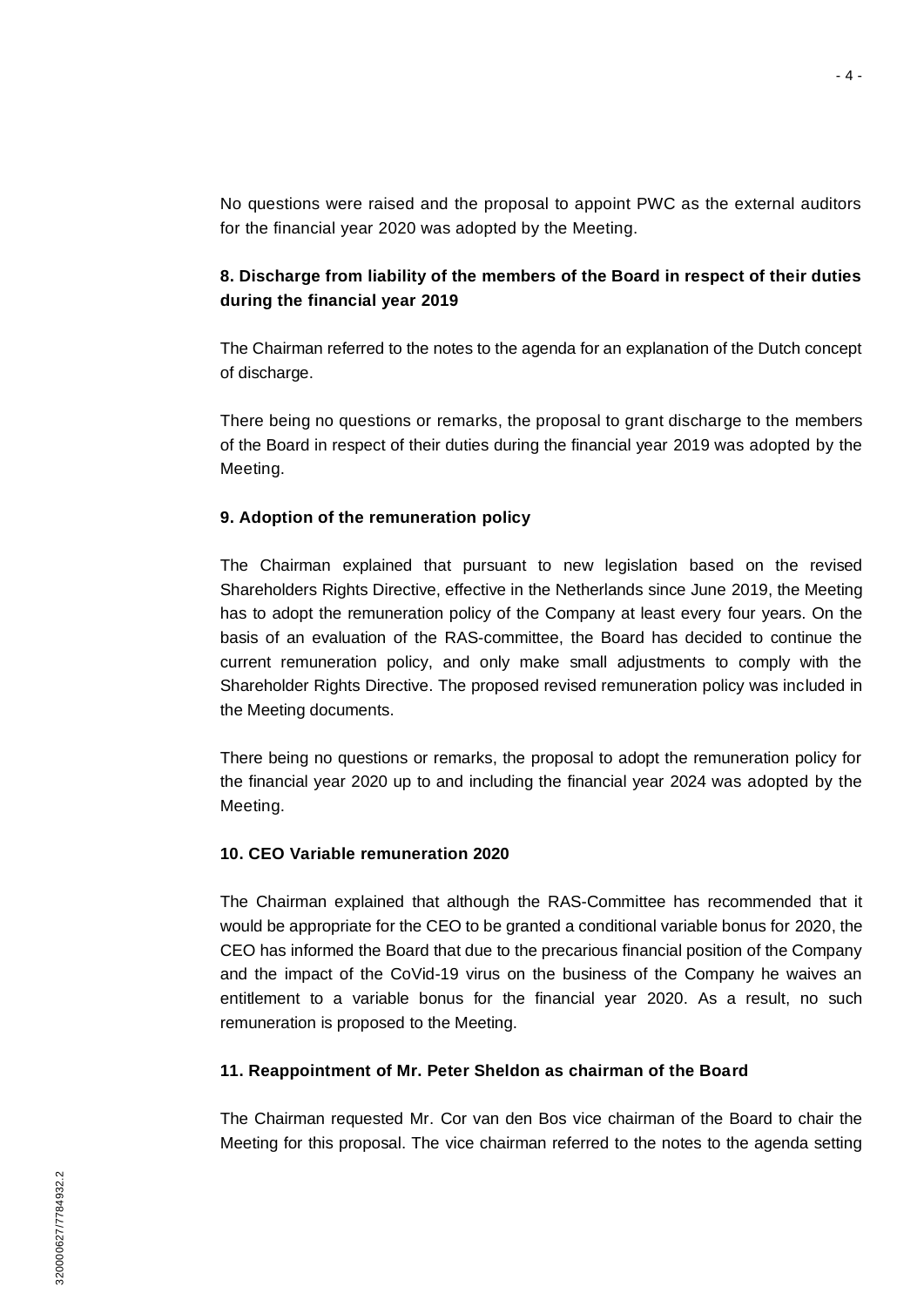out the personal details and background of Mr. Peter Sheldon, and explained that Mr. Peter Sheldon has proven himself as a very valuable, competent and committed Chairman, especially given the challenging circumstances the Company has faced in the last years.

There being no questions or remarks, the proposal to adopt the proposal to reappoint Mr. Peter Sheldon as chairman of the Board, for a period of two years, ending at the end of the general meeting to be held in 2022 was adopted by the Meeting.

## **12. Authorization of the Board to resolve for the Company to acquire its own shares**

The Chairman proposed to the Meeting to authorize the Board for a period of 18 months as of the 30 June 2020 to resolve for the Company to acquire shares in the Company, subject to the limitations as further described in the notes to the agenda, and pursuant to which the authorization awarded to the Board during the annual general meeting of 2019 will be revoked.

There being no questions or remarks, the resolution was adopted by the Meeting.

## **13. Any other business**

The Chairman explained further details on the delisting of the shares in the capital of the Company requested from Euronext Amsterdam, effective on the 30 July 2020, and invited the attendees of the Meeting to raise any other matters, but none were raised.

# **14. Closing**

There being no further questions, the Chairman thanked all members of the Board and the professional staff for their outstanding work, and all attending the Meeting for their presence, and closed the Meeting shortly around 10.20 hours.

# **CORRECTION OF THE REGISTRATION LIST AFTER THE MEETING**

The Chairman has informed the Secretary that after the Meeting was held it has become clear that an error was made in the numbers reflected in the registration list, as reflected above under paragraph [1](#page-0-0) of these minutes.

The Chairman has informed the Secretary that the registration list has been corrected as to reflect that 31,622,065 shares, having a nominal value of  $\epsilon$  0.20 each, in turn

- 5 -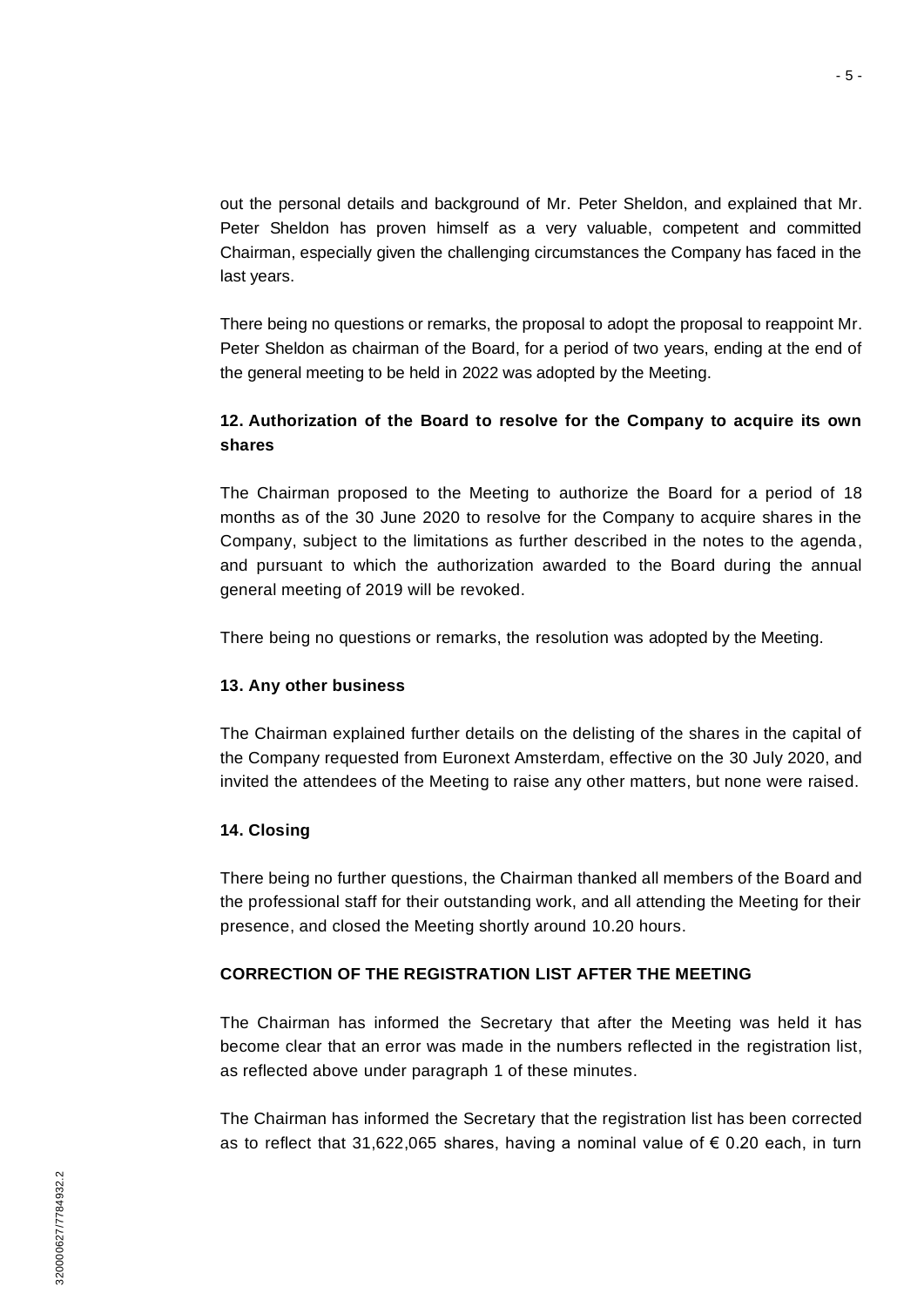representing the same number of votes, were represented at the Meeting, representing approximately 25.7% of the issued and outstanding share capital of the Company.

The corrected registration list, which has been signed by the Chairman, is annexed to these minutes as an **Annex**.

The Chairman has informed the Secretary that the corrected registration list does not affect the results of the voting as reflected above, and does not affect his statements that all resolutions as reflected above have been duly adopted.

#### **ABSENCE OF NOTARIAL MINUTES**

The minutes of the general meetings of the Company are usually laid down in a notarial deed, which notarial deed is signed by a civil-law notary practising in the Netherlands and, in the presence of the civil-law notary, by the chairman of the meeting, all in accordance with article 40.2 of the articles of association of the Company ("**Articles**"). Due to the coronavirus (COVID-19) outbreak, the Chairman is unable to appear before a civil-law notary practising in the Netherlands in the foreseeable future. Therefore (i) the Chairman and the Secretary will sign these non-notarial minutes of the Meeting in accordance with article 40.1 of the Articles, and (ii) minutes of the Meeting will be laid down in a notarial deed when the Chairman is again able to appear before a civil-law notary practising in the Netherlands, in accordance with article 40.2 of the Articles.

[*remainder of the page left intentionally blank*]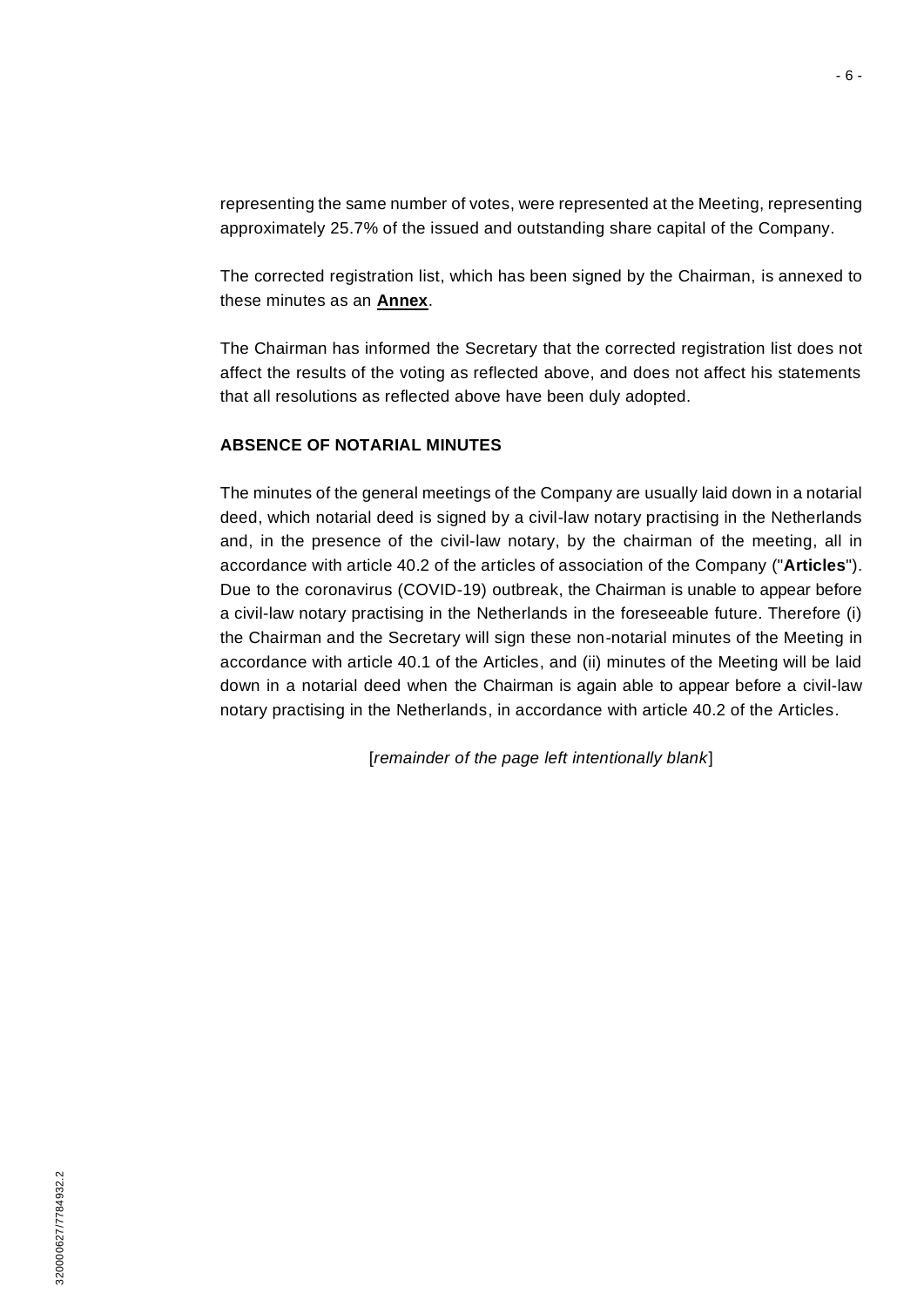These minutes were drawn up and signed in counterparts by the Chairman and the Secretary.

title: Chairman title: Secretary place: place: place: place: place: place: place: place: place: place: place: place: place: place: place: place: place: place: place: place: place: place: place: place: place: place: place: place: place: place: place: place date:  $\qquad \qquad$  date:

by: Peter Sheldon by: Paul Pieter de Vries